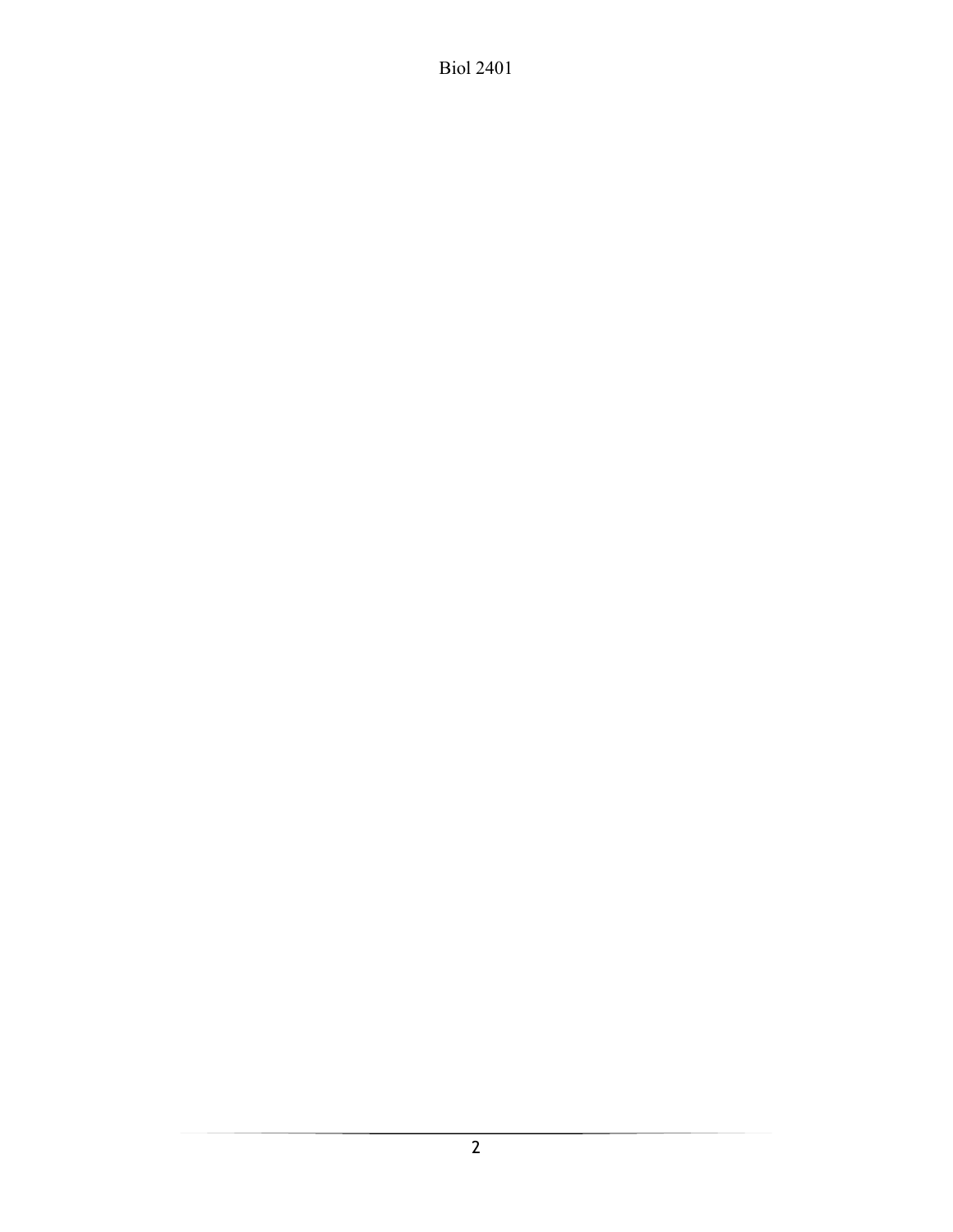| <b>INSTRUCTOR:</b>     | Will Stewart |                            |  |  |
|------------------------|--------------|----------------------------|--|--|
| EMAIL:                 |              | wstewart@rangercollege.edu |  |  |
| OFFICE:                |              | Olney High School          |  |  |
| PHONE:                 |              | 940-564-5637               |  |  |
| <b>OFFICE SCHEDULE</b> |              |                            |  |  |
|                        | Monday:      | $2:50 - 4:30 \text{ PM}$   |  |  |
|                        | Tuesday:     | $2:50 - 4:30$ PM           |  |  |
|                        | Wednesday:   | $2:50 - 4:30$ PM           |  |  |
|                        | Thursday:    | $2:50 - 4:30 \text{ PM}$   |  |  |
|                        | Friday:      | $2:50 - 4:30 \text{ PM}$   |  |  |
|                        |              |                            |  |  |

The above schedule and procedures in this course are subject to change in the event of extenuating circumstances.

## **I. Texas Core Curriculum Statement of Purpose**

Through the Texas Core Curriculum, students will gain a foundation of knowledge of human cultures and the physical and natural world, develop principles of personal and social responsibility for living in a diverse world, and advance intellectual and practical skills that are essential for all learning.

## **II. Course Description**

Anatomy and Physiology I is the first part of a two-course sequence. It is a study of the structure and function of the human body including cells, tissues and organs of the following systems: integumentary, skeletal, muscular, nervous and special senses. Emphasis is on interrelationships among systems and regulation of physiological functions involved in maintaining homeostasis.

## **III. Required Background or Prerequisite**

Recommended prerequisite: BIOL 1407

## **IV. Required Textbook and Course Materials**

The textbook for this course is provided by Lumen Learning. There is no separate book to purchase. It can be accessed in Blackboard.

Laboratory Atlas of Anatomy and Physiology 6<sup>th</sup> edition. Eder, Kaminsky, Bertram. McGraw Hill 2009. ISBN 978-0-07-352567-9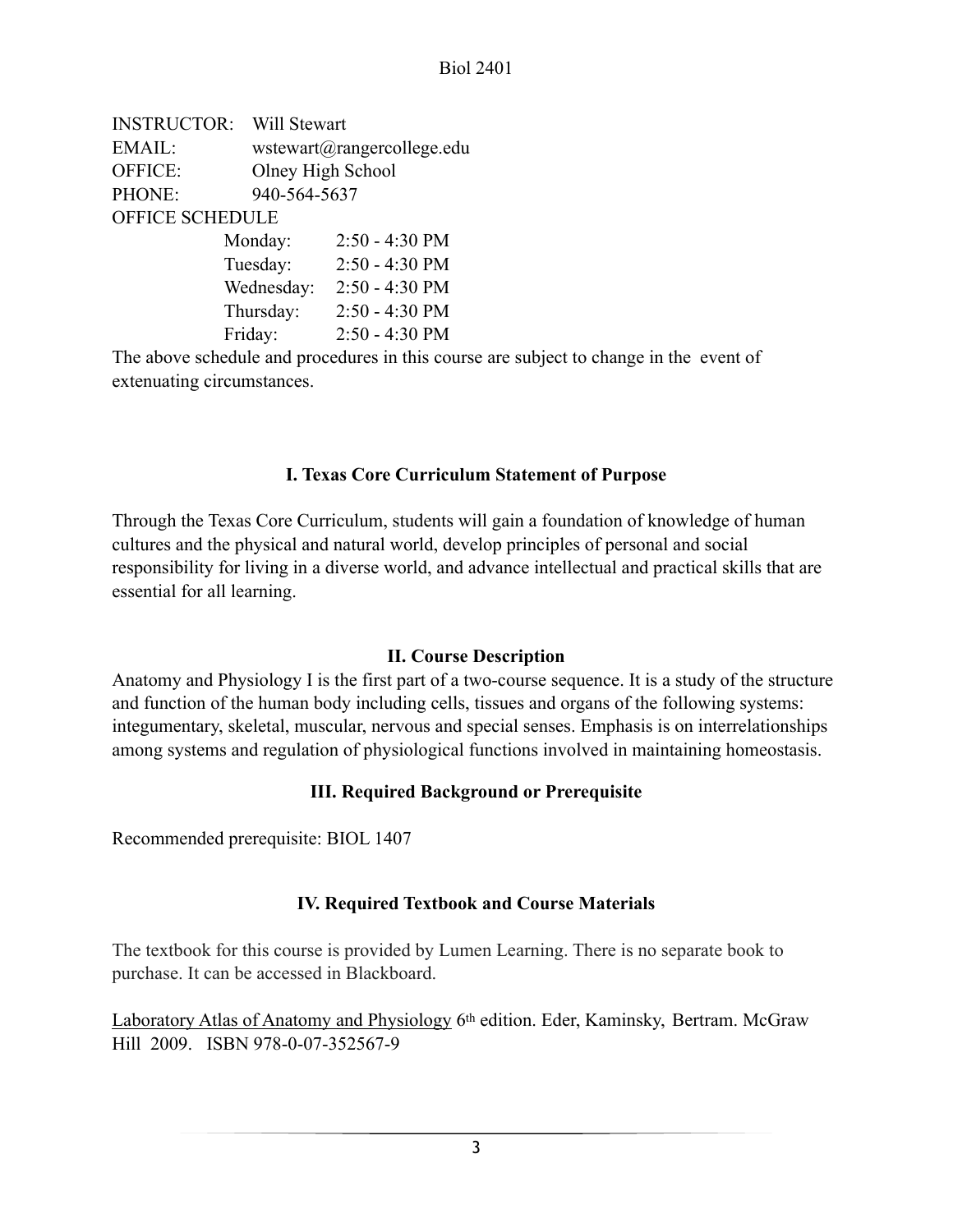## **V. Course Purpose**

Courses in the life and physical sciences focus on describing, explaining and predicting natural phenomena using the scientific method. These courses involve the understanding of interactions among natural phenomena and the implications of scientific principles on the physical world and on human experiences.

## **VI. Learning Outcomes**

Upon successful completion of this course, students will:

Use anatomical terminology to identify and describe locations of major organs of each system covered.

Explain interrelationships among molecular, cellular, tissue, and organ functions in each system. Describe the interdependency and interactions of the systems.

Explain contributions of organs and systems to the maintenance of homeostasis.

Identify causes and effects of homeostatic imbalances.

Describe modern technology and tools used to study anatomy and physiology.

## **VII. Core Objectives**

This course meets the following of the six Core Objectives established by Texas:

- ☒ **Critical Thinking Skills (CT)** Creative thinking, innovation, inquiry, and analysis; evaluation and synthesis of information
- ☒ **Communication Skills (COM)** effective development, interpretation and expression of ideas through written, oral, and visual communication
- ☒ **Empirical and Quantitative Skills (EQS)** The manipulation and analysis of numerical data or observable facts resulting in informed conclusions
- $\boxtimes$  **Teamwork (TW)** The ability to consider different points of view and to work effectively with others to support a shared purpose or goal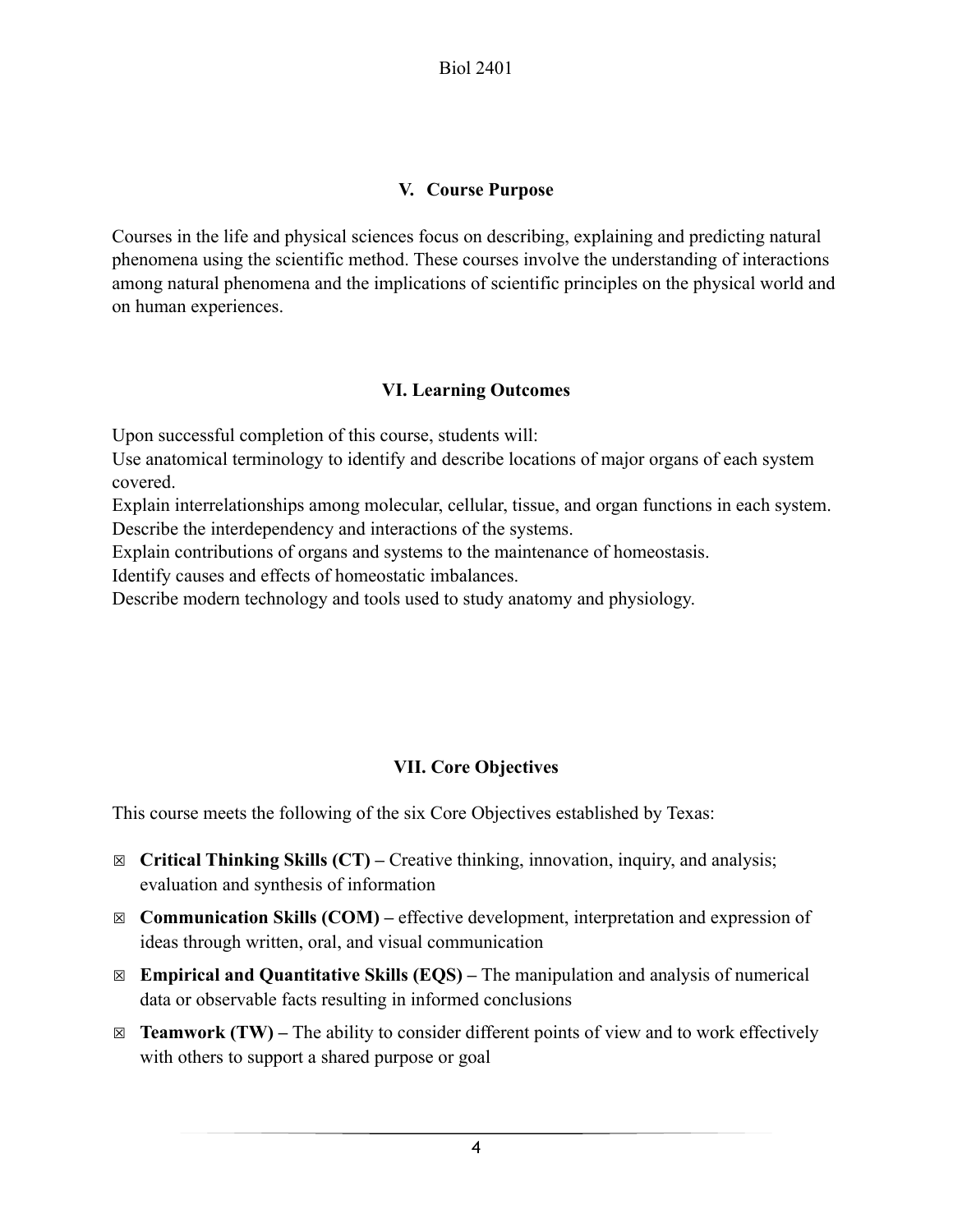- ☐ **Social Responsibility (SR)** Intercultural competence, knowledge of civic responsibility, and the ability to engage effectively in regional, national, and global communities
- ☐ **Personal Responsibility (PR)** The ability to connect choices, actions, and consequences to ethical decision-making

#### **VIII. Methods of Instruction**

1. Lectures (3-4 weekly) in which the major concepts and theories in anatomy and physiology will be discussed.

2. Labs (1-2 weekly) in which major anatomical and physiological principles will be demonstrated by examination of specimens and viewing videos.

#### **IX. Methods of Assessment**

Exams will consist primarily of fill-in-the-blank and short answer questions and will cover all material discussed since the last exam (except the final which is cumulative). Each question will be graded as correct or incorrect in accordance with information in the text and lectures. Exam grades will be taken as the number of points correct.

Students missing lectures are responsible for getting notes (notes, and other resources, are available on the Ranger College web page via Blackboard).

Make-up exams, for exams missed due to an excused absence, will be given later in the semester. Bonus points may be available for students taking the exam at the assigned time, but not for makeup exams. Students are strongly urged to not miss exams.

| The course grade will be computed as follows: |                  |
|-----------------------------------------------|------------------|
| Average of lecture exams (CT, COM, EQS)       | $= 3/4$          |
| Lab average (COM, TW)                         | $= 1/4$          |
| Total                                         | $=$ Course Grade |
|                                               |                  |

 $=$  Course Grade

(average of lecture exams  $* 3$ ) + lab average

4

 Letter grades will be assigned as follows:  $90-100 = A$ ,  $80-89 = B$ ,  $70-79 = C$ ,  $60-69 = D$ , below  $60 = F$ 

#### **X. Course/Classroom Policies**

Regular and punctual attendance in all classes and labs is considered essential for optimum academic success. If the student has the equivalence of three weeks of unofficial absences... the instructor may drop the student from the course with a grade of F (Ranger College General Catalog). Students are expected to be seated by the beginning of the lecture period. Excessive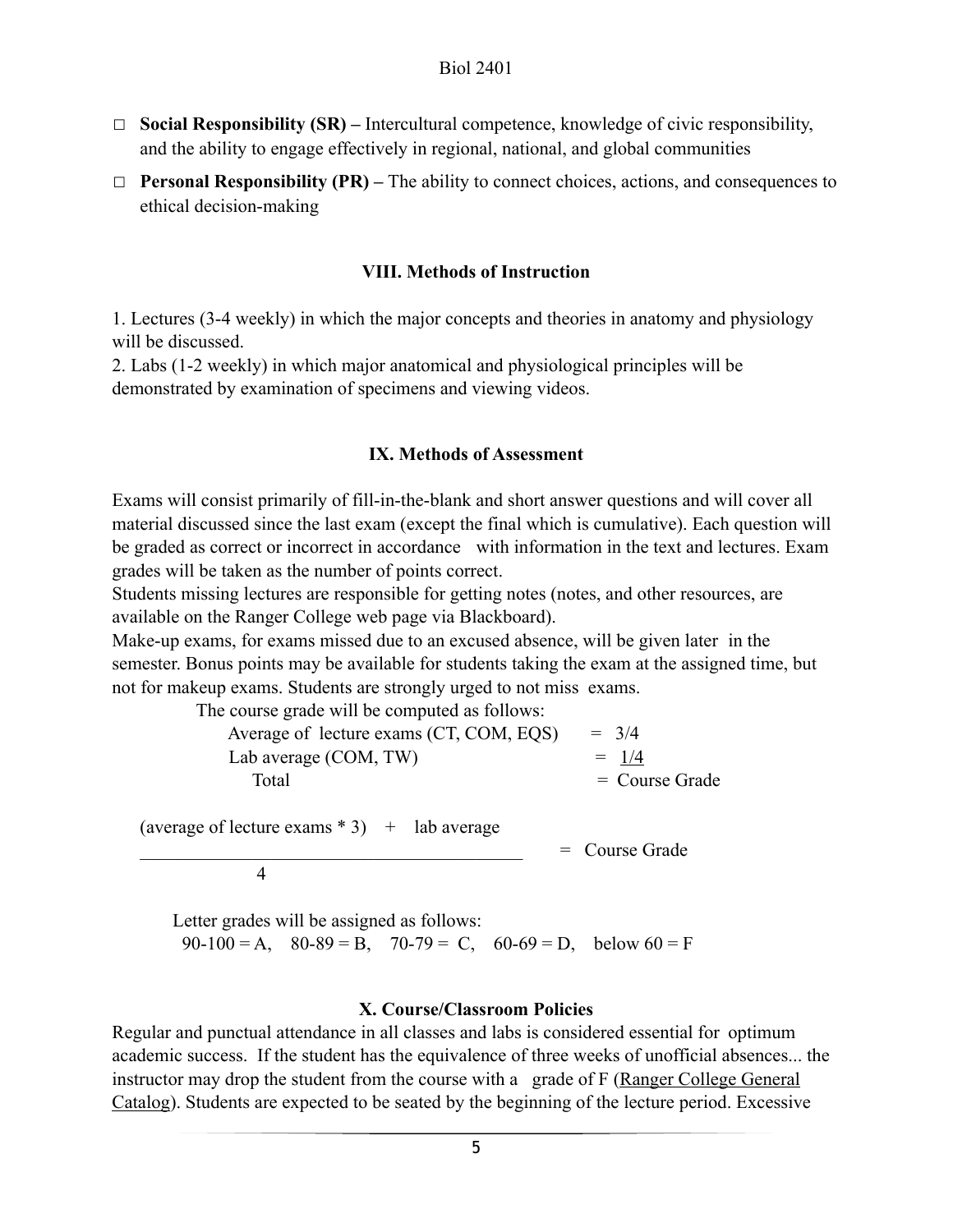tardies (6) may be considered as absences. Excessive unexcused absences (6) may result in a grade of I (incomplete) and may result in dismissal from the course with a grade of F. It is your responsibility to inform the instructor of an excused absence. An absence is excused if you are excused by the Dean to participate in an authorized College activity. Any student who is disruptive to the class will be dismissed from the class and may be dismissed from the course. Any student found with unauthorized notes (cheat sheets, electronic devices, etc.) during an exam or copying from another student's exam will be subject to disciplinary action. Any student misconduct will be reported to the Dean of Student Services. No tobacco use is permitted in the science building, or other locations on RC campus.

#### **XI. Course Outline/Schedule BIOLOGY 2401 - ANATOMY AND PHYSIOLOGY Fall 2017**

|                | Text: Hole's Essentials of Human Anatomy and Physiology 13th edition |                          |  |  |  |
|----------------|----------------------------------------------------------------------|--------------------------|--|--|--|
|                | Shier, Butler and Lewis                                              |                          |  |  |  |
| <b>DATE</b>    | <b>LECTURE TOPIC</b>                                                 | <b>TEXT ASSIGNMENT</b>   |  |  |  |
|                |                                                                      |                          |  |  |  |
| $\mathbf{1}$   | Class orientation, introduction                                      | Ch.1                     |  |  |  |
| $\overline{2}$ | Structure and Function of Cells; Tissues                             | Ch. 3, 5                 |  |  |  |
| 3              | <b>Labor Day Holiday</b>                                             |                          |  |  |  |
| 4              | Tissues – epithelial and connective                                  | Ch. 5                    |  |  |  |
| 5              | Integumentary System skin and organs                                 | Ch.6                     |  |  |  |
| 6              | Skeletal Tissues and Physiology                                      | Ch. 7                    |  |  |  |
| 7              | (Cells-Integ. System)<br>Exam 1                                      |                          |  |  |  |
| 8              | Skeletal Tissues-bone remodeling                                     | $^{\prime\prime}$        |  |  |  |
| 9              | Skeletal System – joints and bones                                   | 11                       |  |  |  |
| 10             | 11<br>- bones                                                        | $\boldsymbol{\varsigma}$ |  |  |  |
| 11             | $\epsilon$                                                           |                          |  |  |  |
| 12             | (Skeletal System)<br>$\mathbf{Exam}2$                                |                          |  |  |  |
| 13             | Muscular Tissue and Physiology                                       | Ch 8"                    |  |  |  |
| 14             | Muscular System - sliding filament model                             | 11                       |  |  |  |
| 15             | 11<br>- muscle energetics                                            | $^{\prime\prime}$        |  |  |  |
| 16             | $\zeta$ $\zeta$<br>- kinesiology                                     | $\zeta$ $\zeta$          |  |  |  |
| 17             | (Muscular System)<br>$\mathbf{Exam}3$                                |                          |  |  |  |
| 18             | Nervous Tissue – electrochemical message                             | Ch9                      |  |  |  |
| 19             |                                                                      | C                        |  |  |  |
| 20             | $\epsilon$                                                           | $\epsilon$               |  |  |  |
| 21             | (nervous tissue)<br>$Example 4$                                      |                          |  |  |  |
| 22             | Central Nervous System - brain and spinal cord anatomy               | Ch <sub>9</sub>          |  |  |  |